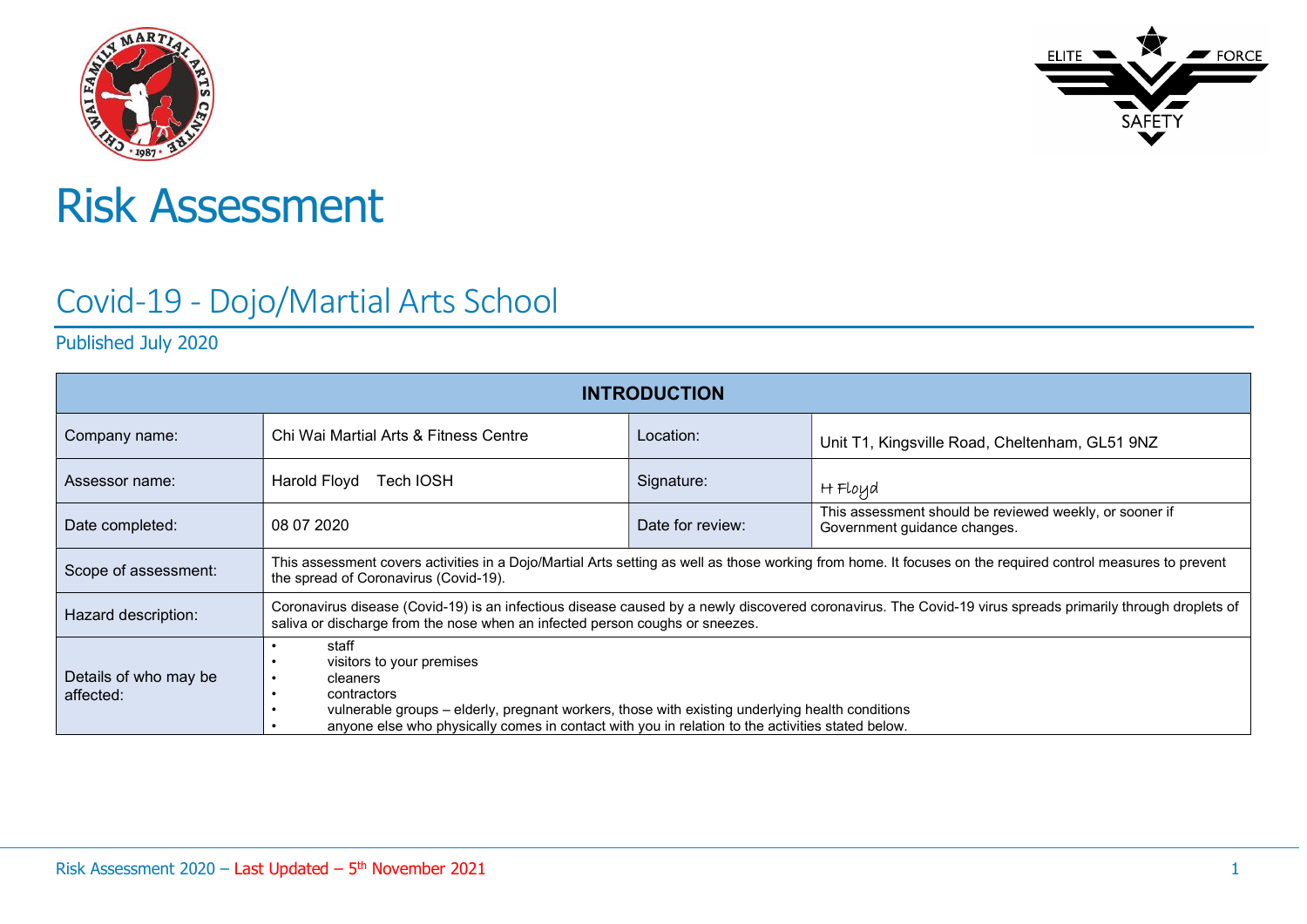



| <b>Activity</b>                                | <b>Required control measures</b>                                                                                                                                                    | <b>Priority -</b><br>high/med/<br>low | In place $-$<br>yes/no/NA | <b>Actions outstanding</b>                                                                                       | <b>Completed? Signature</b> |
|------------------------------------------------|-------------------------------------------------------------------------------------------------------------------------------------------------------------------------------------|---------------------------------------|---------------------------|------------------------------------------------------------------------------------------------------------------|-----------------------------|
|                                                | Avoid public transport where possible.                                                                                                                                              | H                                     | Y                         | Staff and members to be briefed.                                                                                 |                             |
|                                                | Individuals should use their own vehicles and<br>travel alone where possible.                                                                                                       | н                                     | Y                         | Staff and members to be briefed.                                                                                 |                             |
| <b>Travelling to</b><br><b>Chi Wai Martial</b> | If staff or visitors have no option but to share<br>transport, journeys should be shared with the<br>same individuals and with the minimum number<br>of people possible.            | н                                     | Y                         | Staff and members to be briefed.                                                                                 |                             |
| <b>Arts &amp; Fitness</b><br><b>Centre</b>     | Good ventilation (i.e. keeping the windows open)<br>and facing away from each other may help to<br>reduce the risk of transmission. Avoid the use of<br>air conditioning.           | н                                     | Υ                         | Staff and members to be briefed. All been told to<br>come in on their own or people from their own<br>household. |                             |
|                                                | The vehicle should be cleaned wearing gloves<br>and using correct cleaning products, with<br>particular emphasis on handles and other areas<br>where passengers may touch surfaces. | н                                     | N/A                       | As above.                                                                                                        |                             |
|                                                | Where possible, staff should work from home.                                                                                                                                        | н                                     | Y                         | Continue to monitor. Instructors to help on zoom<br>from their own homes where possible.                         |                             |
| <b>Working from</b><br>Home                    | Workstation assessments to be carried out for<br>long term home workers.                                                                                                            | <b>NA</b>                             | <b>NA</b>                 |                                                                                                                  |                             |
|                                                | Management to provide all assistance necessary<br>to enable staff to work from home.                                                                                                | H                                     | Y                         |                                                                                                                  |                             |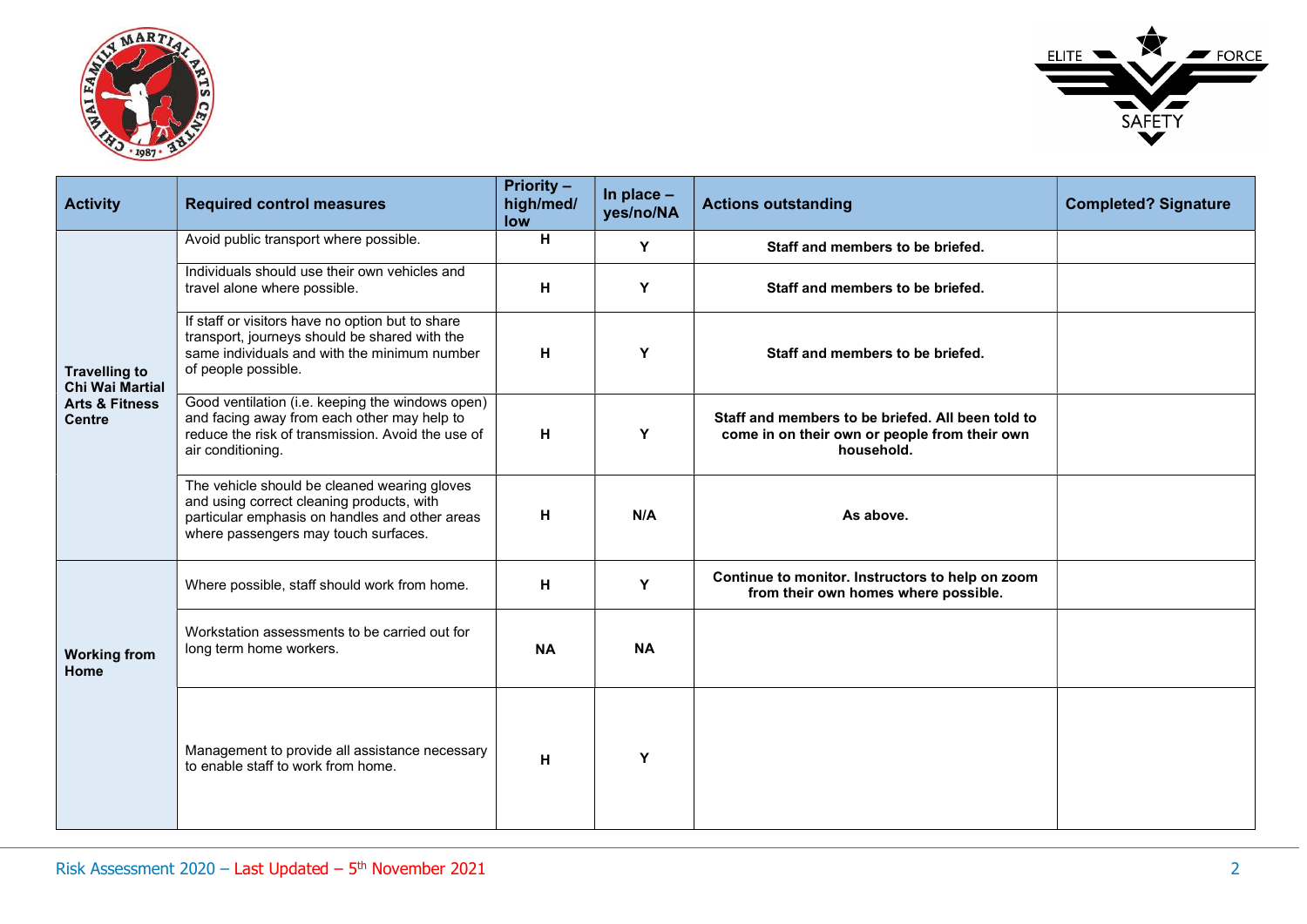



| <b>Activity</b>                      | <b>Required control measures</b>                                                                                                                                                                     | <b>Priority -</b><br>high/med/<br>low | In place $-$<br>yes/no/NA | <b>Actions outstanding</b>                                                                                                                                                                                                                                                                                                                                     | <b>Completed? Signature</b> |
|--------------------------------------|------------------------------------------------------------------------------------------------------------------------------------------------------------------------------------------------------|---------------------------------------|---------------------------|----------------------------------------------------------------------------------------------------------------------------------------------------------------------------------------------------------------------------------------------------------------------------------------------------------------------------------------------------------------|-----------------------------|
|                                      | Increase parking facilities to accommodate more<br>vehicles.                                                                                                                                         | н                                     | Y                         | Discuss with neighbours and Landlord if necessary                                                                                                                                                                                                                                                                                                              |                             |
|                                      | Non-essential visitors to the Dojo will not be<br>permitted to enter.                                                                                                                                | н                                     | Y                         | Chi Wai Martial Arts & Fitness Centre to limit<br>numbers, depending on capacity of area being<br>used. This is determined by social distancing<br>guidelines.<br>Parents are to be encouraged to wait outside or in<br>their car, unless training with student from same<br>household.<br>Young children parents, only to be in the building if<br>necessary. |                             |
|                                      | Hand cleaning stations to be provided at<br>reception and on each floor.<br>Where water is not available hand sanitiser to be                                                                        | н                                     | Y                         | To be made clearly visible and away from the<br>reception counter.<br>Note – hand sanitiser should contain a minimum of<br>70% alcohol to kill most viruses. Hand moisturiser                                                                                                                                                                                  |                             |
| <b>Building</b><br><b>Access and</b> | provided.                                                                                                                                                                                            |                                       |                           | can help stop hands from drying out from<br>continuous hand sanitiser.                                                                                                                                                                                                                                                                                         |                             |
| <b>Egress</b>                        | Staff must wash their hands for 20 seconds on<br>arrival and departure from the Dojo in the toilet<br>facilities.<br>Visitors are to be encouraged to use the hand<br>sanitising station upon entry. | н                                     | Y                         | Staff and members to be briefed.                                                                                                                                                                                                                                                                                                                               |                             |
|                                      | Signage or floor markings to be used to ensure<br>correct social distancing is maintained for those<br>queuing to access or leave the Dojo and using<br>Reception.                                   | н                                     | Y                         | Non-fire doors to be propped open when possible,<br>to prevent touching of handles. One way system<br>and minimal numbers to help with congestion.                                                                                                                                                                                                             |                             |
|                                      | Start and finish times for members to be<br>staggered to reduce congestion, or a booking<br>time when members can use the Dojo.                                                                      | н                                     | Y                         | Training areas to have a maximum capacity worked<br>out, based on the current social distancing<br>guidelines. Reception to ensure during the booking<br>in process, the number it is not breached.                                                                                                                                                            |                             |
|                                      | Signing in at Reception.                                                                                                                                                                             | н                                     | Y                         | Dojo staff should work from the current social<br>distancing distance when controlling the entry of<br>members.                                                                                                                                                                                                                                                |                             |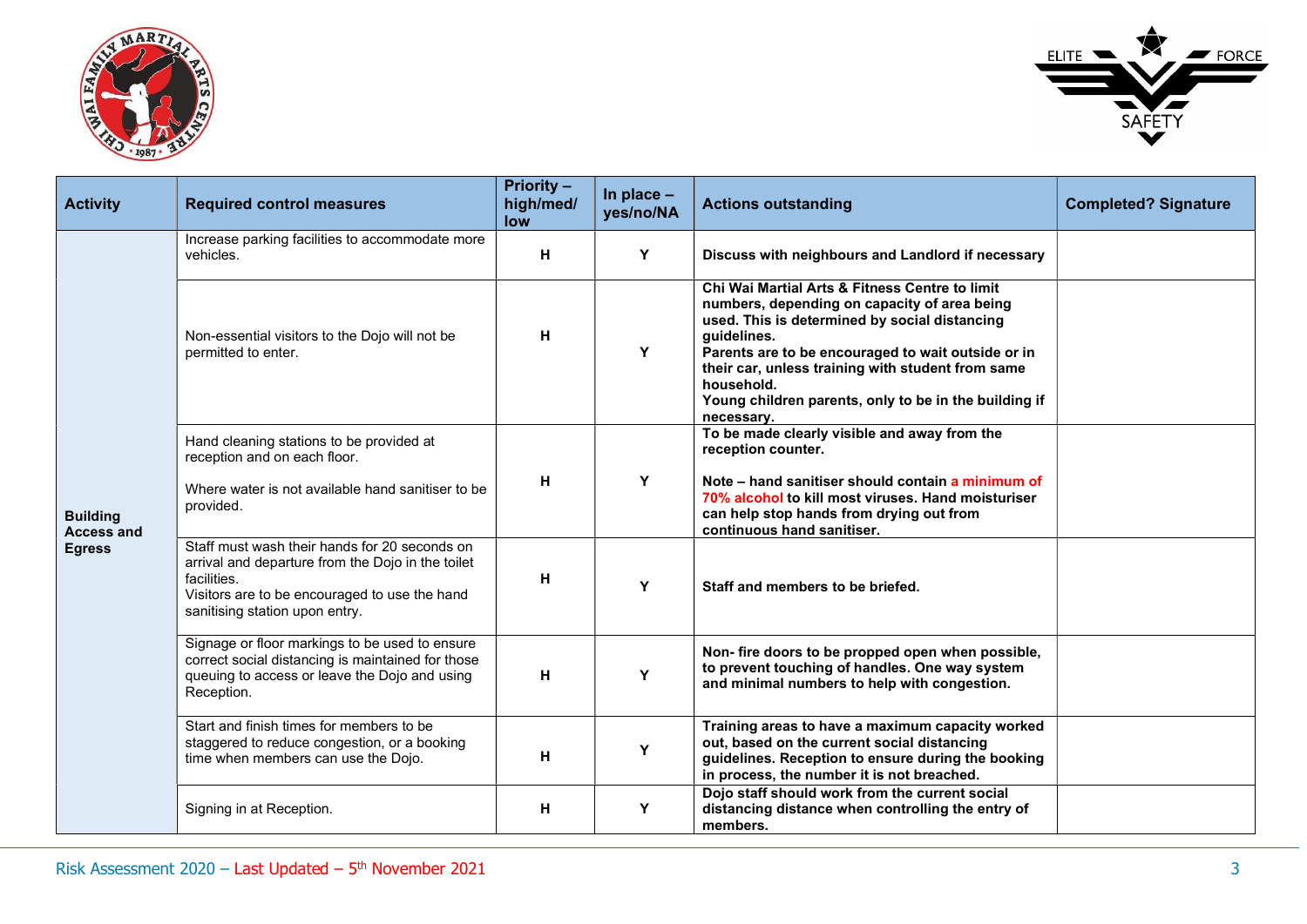



| <b>Activity</b>      | <b>Required control measures</b>                                                                                                                           | <b>Priority -</b><br>high/med/<br>low | In place $-$<br>yes/no/NA | <b>Actions outstanding</b>                                                                                                                                                                                                                                                                                                                                                                                                                                                                                                                                                                      | <b>Completed? Signature</b> |
|----------------------|------------------------------------------------------------------------------------------------------------------------------------------------------------|---------------------------------------|---------------------------|-------------------------------------------------------------------------------------------------------------------------------------------------------------------------------------------------------------------------------------------------------------------------------------------------------------------------------------------------------------------------------------------------------------------------------------------------------------------------------------------------------------------------------------------------------------------------------------------------|-----------------------------|
|                      |                                                                                                                                                            |                                       |                           | Where possible one staff member only. (Wearing a<br>mask is recommended during this time)<br>Signing in using electronic "MyMA" registration<br>system. Only to be used by instructors.                                                                                                                                                                                                                                                                                                                                                                                                         |                             |
|                      | Letting members know the new Process.                                                                                                                      | н                                     | Y                         | All staff and members should be made aware of the<br>new processes before arriving at the Dojo. Covid 19<br>Rules to be signed by each student prior to starting<br>their first lesson. Reception should confirm that<br>they are aware of the new processes. If staff or a<br>club member are not aware, then the information<br>should be passed. Suggest an email, pamphlet, or<br>video.<br>All members to confirm prior to attending the Dojo<br>"They have no symptoms or come into contact with<br>anyone with Covid-19" This should also be verbally<br>carried out before any session. |                             |
| Dojo and Mat<br>Area | Minimum manning of the Dojo.                                                                                                                               | н                                     | Y                         | Areas where staff have worked should be cleaned<br>before and after each session.                                                                                                                                                                                                                                                                                                                                                                                                                                                                                                               |                             |
|                      | Manning of the Dojo during members training<br>sessions.                                                                                                   | н                                     | Y                         | Dojo staff to monitor current social distancing and<br>correct cleaning of equipment after use.<br>Polite and courteous language to be used at all time<br>when addressing members.                                                                                                                                                                                                                                                                                                                                                                                                             |                             |
|                      | Instructors to observe social distancing when<br>conduction training in the Dojo.                                                                          | н                                     | Y                         | A maximum number to be established, in line with<br>current social distancing guidelines.<br>A maximum attendance as recommended by<br>government guidelines. Markers and Mat positions<br>in place to serve as a reminder to all.                                                                                                                                                                                                                                                                                                                                                              |                             |
|                      | Changing rooms/area to be placed out of order.                                                                                                             | н                                     | Y                         | Members to be asked to arrive and depart in<br>training clothes. Changing rooms are locked at all<br>times.                                                                                                                                                                                                                                                                                                                                                                                                                                                                                     |                             |
|                      | Member of staff to observe members social<br>distancing during opening hours and continually<br>monitor the correct cleaning of surfaces and<br>equipment. | H                                     | Y                         | Polite and courteous behaviour always required<br>when speaking to members.                                                                                                                                                                                                                                                                                                                                                                                                                                                                                                                     |                             |
|                      |                                                                                                                                                            |                                       |                           |                                                                                                                                                                                                                                                                                                                                                                                                                                                                                                                                                                                                 |                             |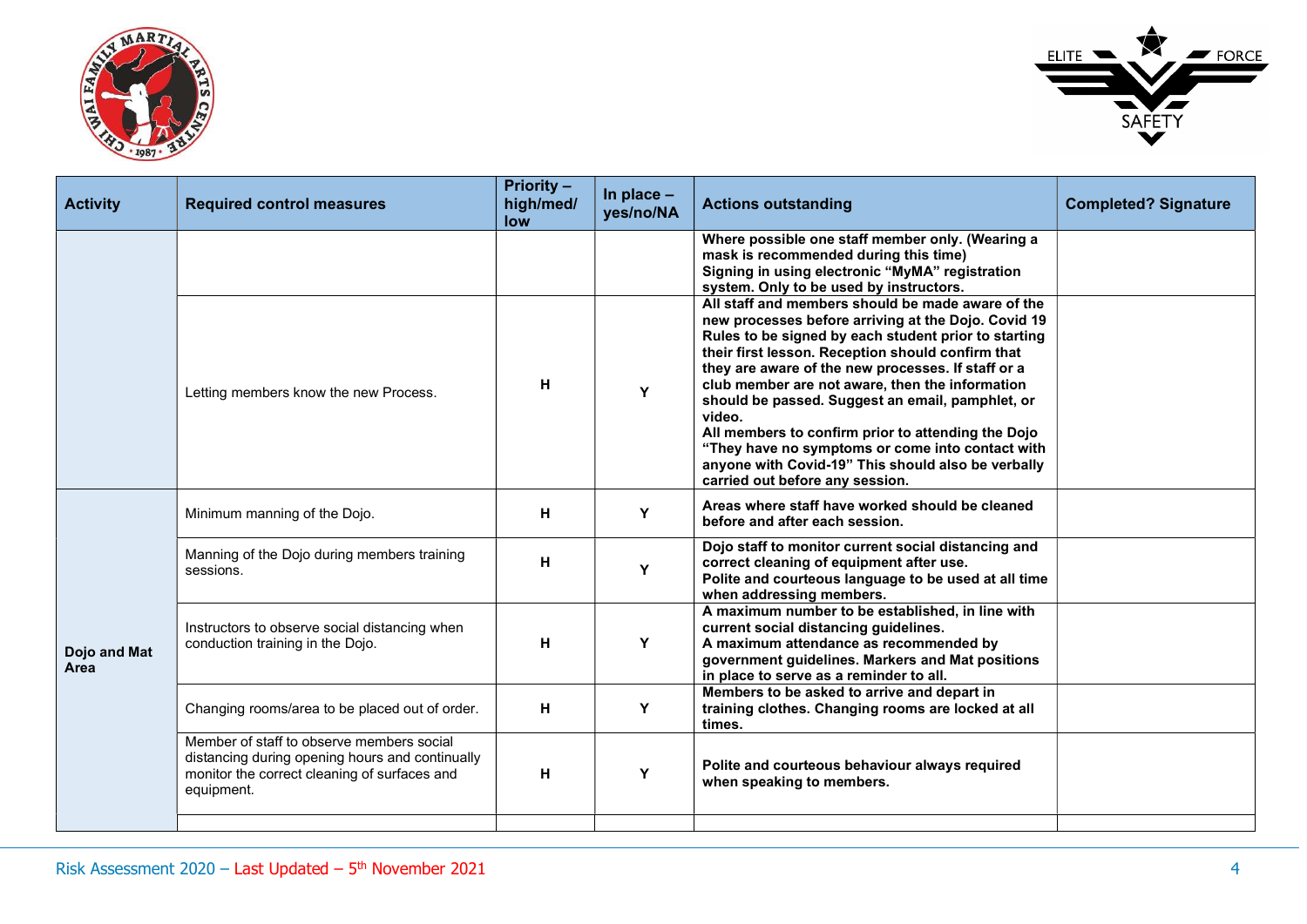



| <b>Activity</b>                      | <b>Required control measures</b>                                                                                                                                                                                   | <b>Priority -</b><br>high/med/<br>low | In place $-$<br>yes/no/NA | <b>Actions outstanding</b>                                                                                                                                                         | <b>Completed? Signature</b> |
|--------------------------------------|--------------------------------------------------------------------------------------------------------------------------------------------------------------------------------------------------------------------|---------------------------------------|---------------------------|------------------------------------------------------------------------------------------------------------------------------------------------------------------------------------|-----------------------------|
|                                      | No contact training to be carried out, until social<br>distancing has been reduced sufficiently.                                                                                                                   | н                                     | Y                         | Members to be made aware.                                                                                                                                                          |                             |
|                                      | As much ventilation as possible through the<br>Dojo, depending on the weather.                                                                                                                                     | н                                     | Y                         | All non-fire doors to be propped open or removed.                                                                                                                                  |                             |
|                                      | Training bags and equipment to be arranged to<br>allow correct social distancing.                                                                                                                                  | н                                     | Y                         | Certain bags & equipment to be put out of order or<br>moved into another area.                                                                                                     |                             |
|                                      | No tables and chairs in Reception/Parents Room                                                                                                                                                                     | н                                     | Y                         | Signage to say out of order or remove furniture.                                                                                                                                   |                             |
|                                      | Cleaning of the reception/Parents Room area.                                                                                                                                                                       | н                                     | Y                         | Staff to clean between sessions.                                                                                                                                                   |                             |
|                                      | Pedestrian routes to be widened to allow social<br>distancing if possible.                                                                                                                                         | M                                     | Υ                         | Chi Wai Martial Arts & Fitness Centre to remove any<br>unnecessary furniture and reorganise. No<br>spectators & one way system put in place.                                       |                             |
|                                      | Where possible, operate a one-way system for<br>entering and exiting areas.<br>Always stick to the left when going down<br>corridors, stairs or through archways.                                                  | M                                     | Y                         | Signs placed to remind staff and members.                                                                                                                                          |                             |
| <b>Moving Around</b><br>the Building | Signage or other markings to show the current<br>social distancing guidelines.                                                                                                                                     | M                                     | Υ                         | We have posters & Banners explaining Social<br>Distancing Guidelines throughout the building.                                                                                      |                             |
|                                      | Training to be pre-planned to minimise the need<br>for moving around the Chi Wai Martial Arts &<br>Fitness Centre. E.g., ensure all materials<br>required for your days' work or workout are at<br>your work area. | M                                     | Y                         | Staff and members to be briefed. Students to bring<br>in their own equipment with them. All instructor<br>equipment will be placed at the instructor station<br>before each class. |                             |
|                                      | If stairs should be used, one person at a time.                                                                                                                                                                    | M                                     | N/A                       | No stairs in the academy.                                                                                                                                                          |                             |
|                                      | Restrict the number of people using toilet and<br>changing facilities at any one time and use                                                                                                                      |                                       |                           | Signage and marking certain toilets out of order.<br>Have told all that only one person in the toilet at a                                                                         |                             |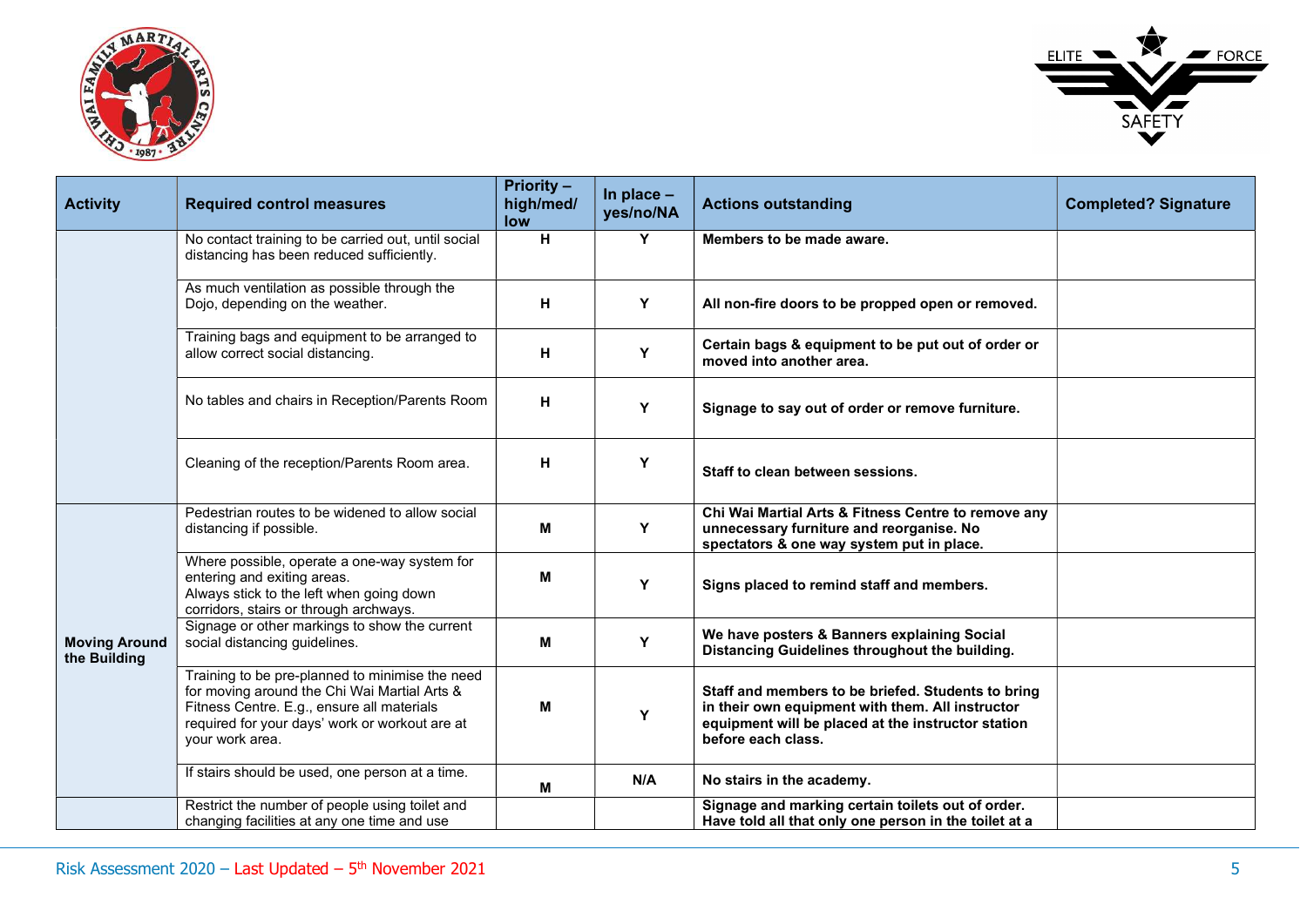



| <b>Activity</b>                             | <b>Required control measures</b>                                                                                                                            | <b>Priority -</b><br>high/med/<br>low | In place $-$<br>yes/no/NA | <b>Actions outstanding</b>                                                                                                                                                   | <b>Completed? Signature</b> |
|---------------------------------------------|-------------------------------------------------------------------------------------------------------------------------------------------------------------|---------------------------------------|---------------------------|------------------------------------------------------------------------------------------------------------------------------------------------------------------------------|-----------------------------|
| <b>Toilet and</b><br>changing<br>facilities | signage, such as floor markings, to ensure<br>current social distance guidelines is maintained<br>between people while using the facilities.                | H                                     | Y                         | time unless parent is needed. To ensure hand<br>washing and sanitising is adhered to at all times.                                                                           |                             |
|                                             | Members to be discouraged to use changing<br>facilities.                                                                                                    | M                                     | Y                         | Changing rooms are locked to everyone.                                                                                                                                       |                             |
|                                             | Wash or sanitise hands before and after using<br>the facilities.                                                                                            | H                                     | Y                         | Encourage members to clean before and after.<br>Signage reminders, soap and sanitisers in the toilet<br>area.                                                                |                             |
|                                             | Enhance the cleaning regimes for toilet facilities,<br>particularly door handles, locks, and the toilet<br>flush.                                           | H                                     | Y                         | Cleaner/staff required to remove rubbish<br>and sanitise regularly.<br>Always use an approved disinfectant for the use<br>against COVID-19. Antibacterial is not sufficient. |                             |
|                                             | Provide suitable and sufficient rubbish bins for<br>hand towels with regular removal and disposal.                                                          | H                                     | Y                         | Cleaner to be made aware. Lids removed from bins<br>where possible to limit touch points. Disposable<br>paper towels only throughout the building.                           |                             |
|                                             | Remove all unnecessary items in toilet areas, to<br>avoid Staff and members touching surfaces.                                                              | H                                     | Y                         | Removed all unnecessary equipment.                                                                                                                                           |                             |
|                                             | Contractors must only attend the premises to<br>complete critical/emergency works.                                                                          | м                                     | Y                         | Contractors to be briefed and monitored while on<br>Chi Wai Martial Arts & Fitness Centre by main<br>owners.                                                                 |                             |
| <b>Contractors</b>                          | Contractors to be briefed on rules in place<br>before attending Chi Wai Martial Arts & Fitness<br>Centre. This should be via virtual means or<br>telephone. | м                                     | Y                         | As above.                                                                                                                                                                    |                             |
|                                             | Contractors must provide a risk assessment/safe<br>system of work.                                                                                          | м                                     | Y                         | As above.                                                                                                                                                                    |                             |
|                                             | Contact with contractors to be kept to a<br>minimum. All staff and contractors to adhere to<br>social distancing measures.                                  | M                                     | Y                         | As above.                                                                                                                                                                    |                             |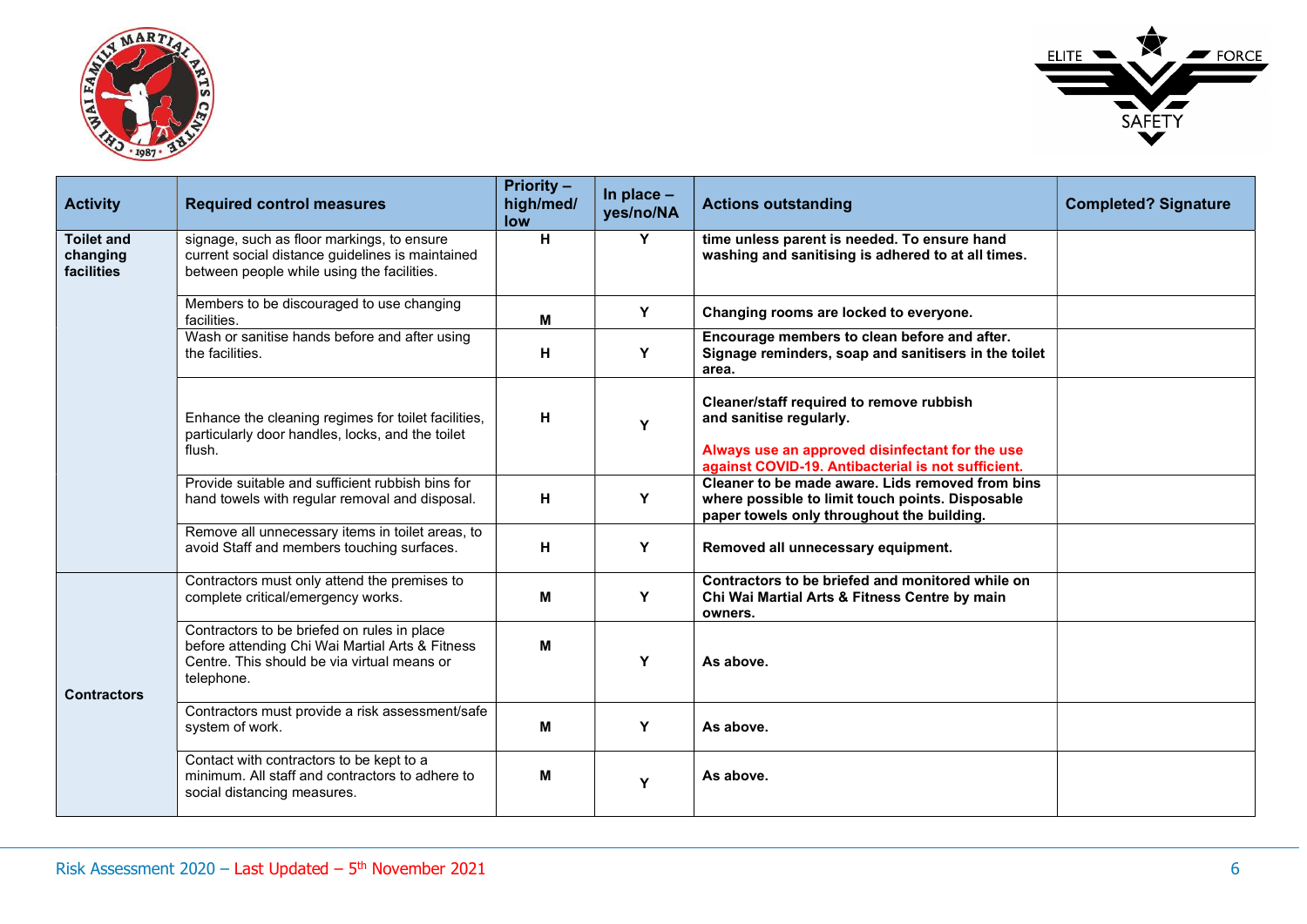



| <b>Activity</b>            | <b>Required control measures</b>                                                                                                                   | <b>Priority -</b><br>high/med/<br>low | In place $-$<br>yes/no/NA | <b>Actions outstanding</b>                                                                                     | <b>Completed? Signature</b> |
|----------------------------|----------------------------------------------------------------------------------------------------------------------------------------------------|---------------------------------------|---------------------------|----------------------------------------------------------------------------------------------------------------|-----------------------------|
|                            | Contractors and other visitors to be provided<br>with separate welfare facilities (if possible).<br>These to be cleaned after each visit.          | M                                     | N                         | Not possible to separate. But area will be cleaned<br>after every use.                                         |                             |
|                            | Staff briefings should take place at the start of<br>each session, detailing the contents of this risk<br>assessment and any safe systems of work. | м                                     | Y                         | Staff meeting and copy sent to all staff, reviewed if<br>contents changed.                                     |                             |
|                            | Briefings and training should take place where<br>social distancing guidelines can be adhered to.                                                  | M                                     | Y                         | Chairs to be placed within guidelines for staff to sit.                                                        |                             |
| Training/<br>communication | Numbers attending training should be kept as<br>low as possible.                                                                                   | M                                     | Y                         | Only have a maximum amount to government<br>guidelines.                                                        |                             |
|                            | Briefings and training via virtual means where<br>possible.                                                                                        | M                                     | Y                         | Zoom meetings and training to be done where<br>possible.                                                       |                             |
|                            | Signage and posters to be displayed to remind<br>staff of control measures.                                                                        | M                                     | Y                         | Posters and Banners are placed throughout the<br>academy.                                                      |                             |
|                            | Review first aid need, assessment to take into<br>account lower staff numbers and available first<br>aiders.                                       | н                                     | Y                         | All instructors and Assistant Instructors are 1 <sup>st</sup> Aid<br>trained.                                  |                             |
| <b>First aid</b>           | Emergency plans including contact details<br>should be kept up to date.                                                                            | н                                     | Y                         | Contact details are held for all students and staff<br>via MyMA database.                                      |                             |
|                            | Consideration must be given to potential delays<br>in emergency services response, due to the<br>current pressure on resources.                    | н                                     | Y                         | All first aid trained to aid in 1 <sup>st</sup> aid while waiting for<br>emergency services.                   |                             |
| <b>Fire</b>                | Review of current fire risk assessment to be<br>undertaken.                                                                                        | н                                     | Y                         | Risk assessment is up to date. No additional<br>measures need for Covid 19.                                    |                             |
| arrangements               | Alternative arrangements to be put in place<br>where there is a shortage of trained fire<br>marshals.                                              | н                                     | Y                         | No fire marshals in place. But instructors are aware<br>of placements of extinguishers and how to use<br>them. |                             |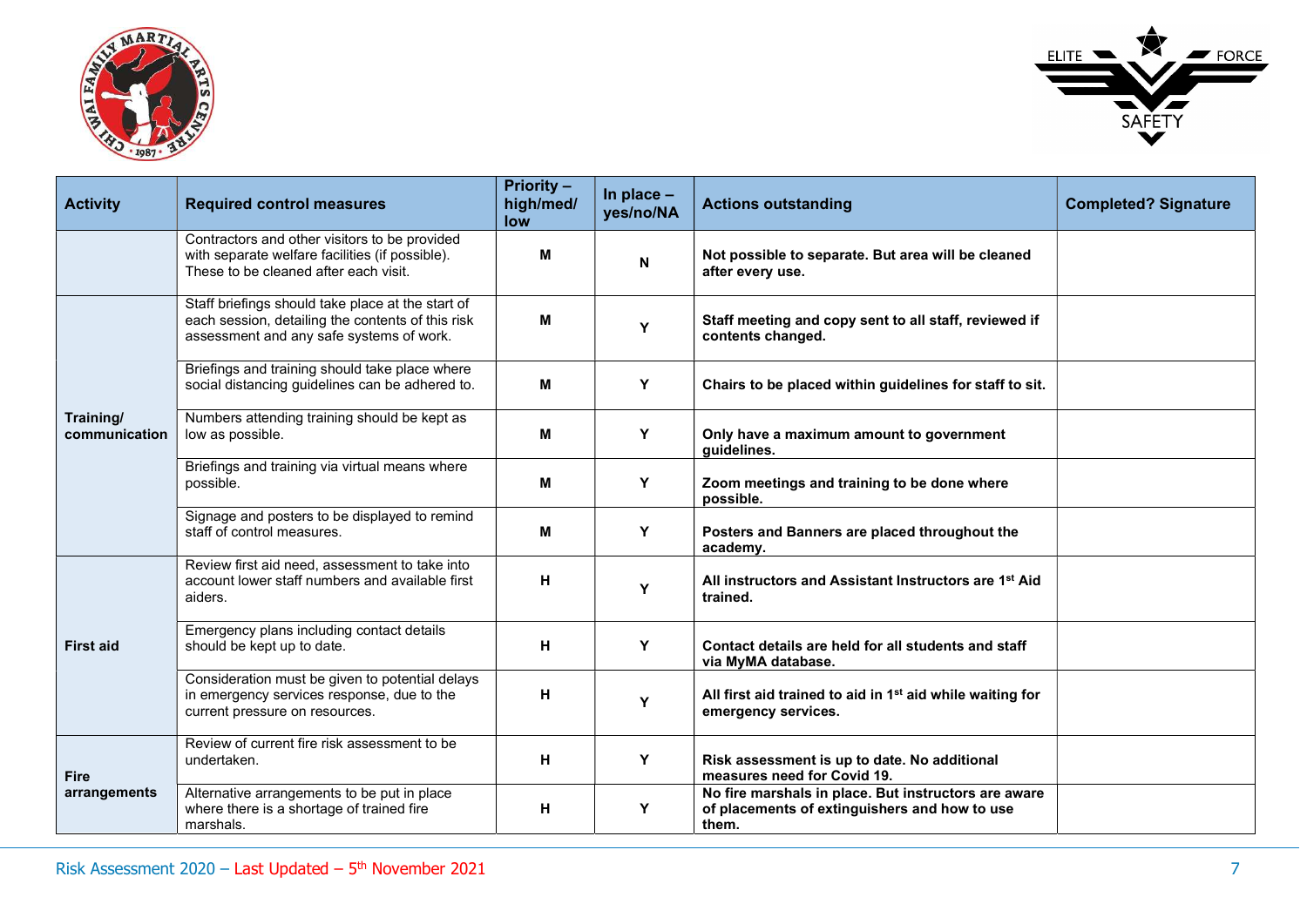



| <b>Activity</b>                                                | <b>Required control measures</b>                                                                                                                                                                                                                                                                                                                                                                                                                                                                             | <b>Priority -</b><br>high/med/<br>low | In place $-$<br>yes/no/NA | <b>Actions outstanding</b>                                                                                                                                                                                                                                                                                   | <b>Completed? Signature</b> |
|----------------------------------------------------------------|--------------------------------------------------------------------------------------------------------------------------------------------------------------------------------------------------------------------------------------------------------------------------------------------------------------------------------------------------------------------------------------------------------------------------------------------------------------------------------------------------------------|---------------------------------------|---------------------------|--------------------------------------------------------------------------------------------------------------------------------------------------------------------------------------------------------------------------------------------------------------------------------------------------------------|-----------------------------|
|                                                                | Increase the size of assembly points to ensure<br>social distancing.                                                                                                                                                                                                                                                                                                                                                                                                                                         | н                                     | Y                         | Assembly point in front carpark so social<br>distancing measures can be maintained. No parking<br>at the front carpark to allow for space.                                                                                                                                                                   |                             |
| Vulnerable<br>groups -<br>elderly,<br>pregnant                 | Any worker or member in one of the vulnerable<br>groups should, where possible work from home<br>or not attend the building for any activities.                                                                                                                                                                                                                                                                                                                                                              | н                                     | Y                         | Chi Wai Martial Arts & Fitness Centre to inform<br>members.                                                                                                                                                                                                                                                  |                             |
| workers, those<br>with existing<br>underlying                  | Specific risk assessments should be carried out<br>for members of vulnerable members.                                                                                                                                                                                                                                                                                                                                                                                                                        | <b>NA</b>                             | <b>NA</b>                 |                                                                                                                                                                                                                                                                                                              |                             |
| health<br>conditions                                           | Measures should be put in place to ensure<br>vulnerable staff or members follow social<br>distancing measures stringently.                                                                                                                                                                                                                                                                                                                                                                                   | Н                                     | Υ                         | Ask students/instructors to remain at home and<br>continue their training/instructing via zoom.                                                                                                                                                                                                              |                             |
| <b>Illness and</b><br>suspected<br><b>Coronavirus</b><br>cases | If a member of staff or a member develops a<br>high temperature or a persistent cough while at<br>the building, they should:<br>ensure their manager or a member of<br>staff is informed immediately.<br>where possible inform their manager of all<br>other staff they have come in contact<br>with.<br>return home immediately.<br>avoid touching anything.<br>cough or sneeze into a tissue and put it in<br>a bin, or if they do not have tissues,<br>cough and sneeze into the crook of their<br>elbow. | H                                     | Y                         | Zero tolerance for constant coughing and sneezing<br>of staff or members.<br>All staff and members to verify they are not<br>suffering with symptoms and have not come into<br>contact with anyone displaying symptoms.<br>Contactless thermometer is available if needed and<br>sterilised after every use. |                             |
|                                                                | An isolated area should be established for staff<br>or member to wait in if they fall ill and cannot go<br>home immediately.                                                                                                                                                                                                                                                                                                                                                                                 | H                                     | Y                         | Students/Instructors to either wait outside or if not<br>possible to wait in the corner of the parent's room<br>as a large area where people can adhere to the 2-<br>metre distancing. Also give them a mask and<br>gloves to wear while waiting to be picked up.                                            |                             |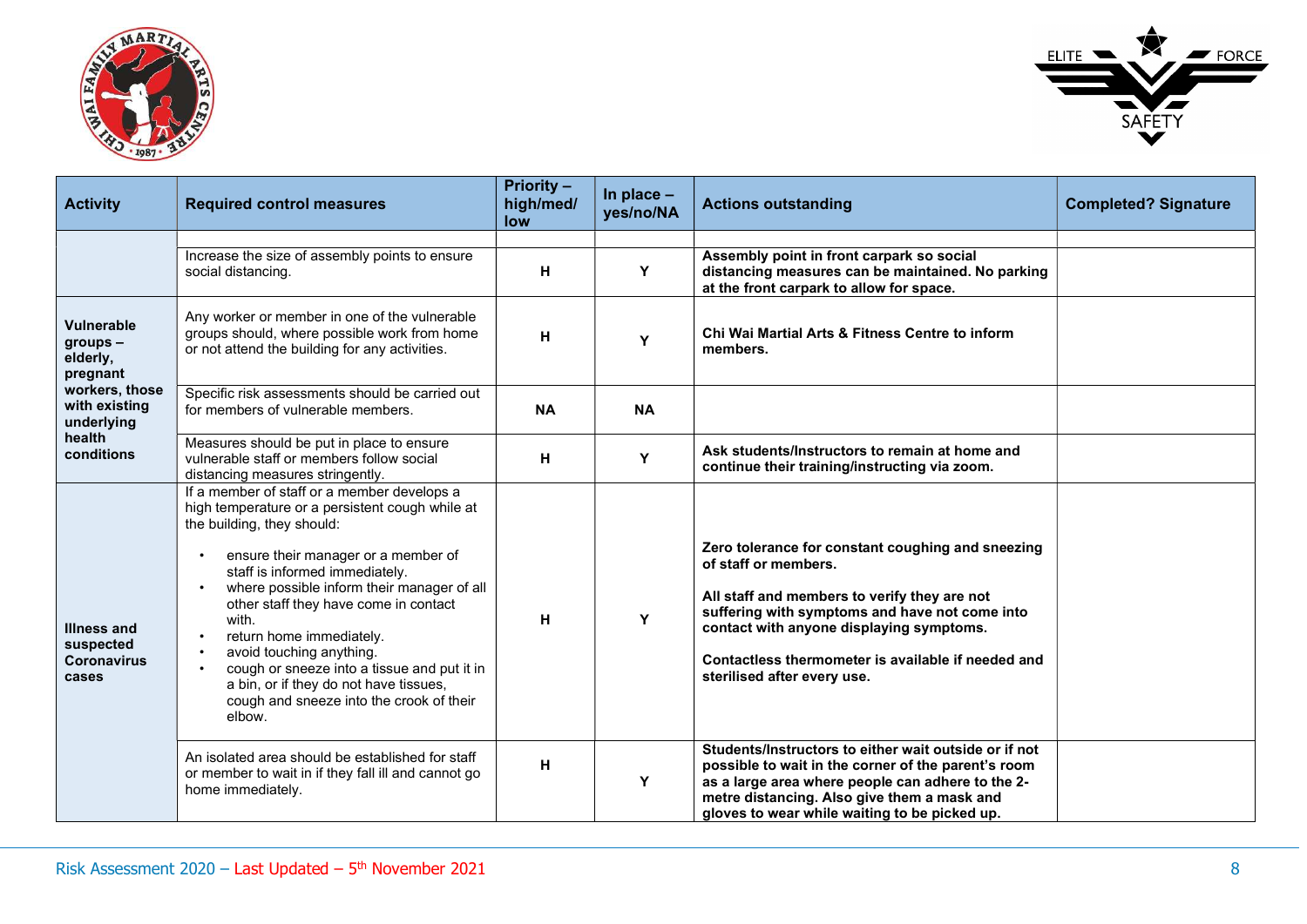



| <b>Activity</b> | <b>Required control measures</b>                                                                                                                                                                                                                                                                 | <b>Priority -</b><br>high/med/<br>low | In place $-$<br>yes/no/NA | <b>Actions outstanding</b>                                                                                                                                                                                                                                                                                                                                                                                                                                                                                                                                  | <b>Completed? Signature</b> |
|-----------------|--------------------------------------------------------------------------------------------------------------------------------------------------------------------------------------------------------------------------------------------------------------------------------------------------|---------------------------------------|---------------------------|-------------------------------------------------------------------------------------------------------------------------------------------------------------------------------------------------------------------------------------------------------------------------------------------------------------------------------------------------------------------------------------------------------------------------------------------------------------------------------------------------------------------------------------------------------------|-----------------------------|
|                 | Any area where a member of staff or club<br>member has been when falling ill, should be<br>deep cleaned using standard cleaning products<br>before it can be re-occupied.                                                                                                                        | н                                     | Y                         | Staff to be briefed.                                                                                                                                                                                                                                                                                                                                                                                                                                                                                                                                        |                             |
|                 | Staff and members must self-isolate in line with<br>Government guidelines if they or someone in<br>their household is showing symptoms.                                                                                                                                                          | н                                     | Y                         | Staff & members to be made aware.                                                                                                                                                                                                                                                                                                                                                                                                                                                                                                                           |                             |
|                 | Enhanced cleaning will take place throughout<br>the reception, parents' room, mat area and in<br>particular the toilet facilities. This will include<br>cleaning of taps and washing facilities, toilet<br>flush handles and seats, door handles and push<br>plates, and any training equipment. | H                                     | Y                         | Always use an approved disinfectant for the use<br>against COVID-19. Follow the manufacturer's<br>instructions for the application.<br>Always use a product that is ideal for disinfecting<br>all water-resistant surfaces, such as; glass,<br>aluminium, stainless steel, rubber, ceramic, plastic<br>and tiled surface.<br>The best way to apply the product is in a mist type<br>spray, leave for the recommended time (left to dry<br>naturally, if possible) and then wiped with a<br>disinfectant cloth/wipe.<br>A "Fogger" is ideal for large areas. |                             |
| Cleaning        | All areas used for members to conduct training,<br>including punch bags, gloves, guards, and<br>floors. No one can use these facilities until<br>cleaning is complete.                                                                                                                           | H                                     | Y                         | All Punch Bags will be cleaned after every use. All<br>students will bring their own equipment and will be<br>on a strictly no sharing bases.                                                                                                                                                                                                                                                                                                                                                                                                               |                             |
|                 | Work areas are to be cleaned regularly<br>throughout the day and at the start and finish of<br>each session.                                                                                                                                                                                     | н                                     | Y                         | At the end of every lesson all equipment and<br>flooring will be cleaned. Also, at the end of each<br>day.                                                                                                                                                                                                                                                                                                                                                                                                                                                  |                             |
|                 | Rubbish collection and storage points should be<br>increased and emptied regularly throughout and<br>at the end of each day.                                                                                                                                                                     | н                                     | Y                         | Changing of black bags each day and disposed of<br>daily.                                                                                                                                                                                                                                                                                                                                                                                                                                                                                                   |                             |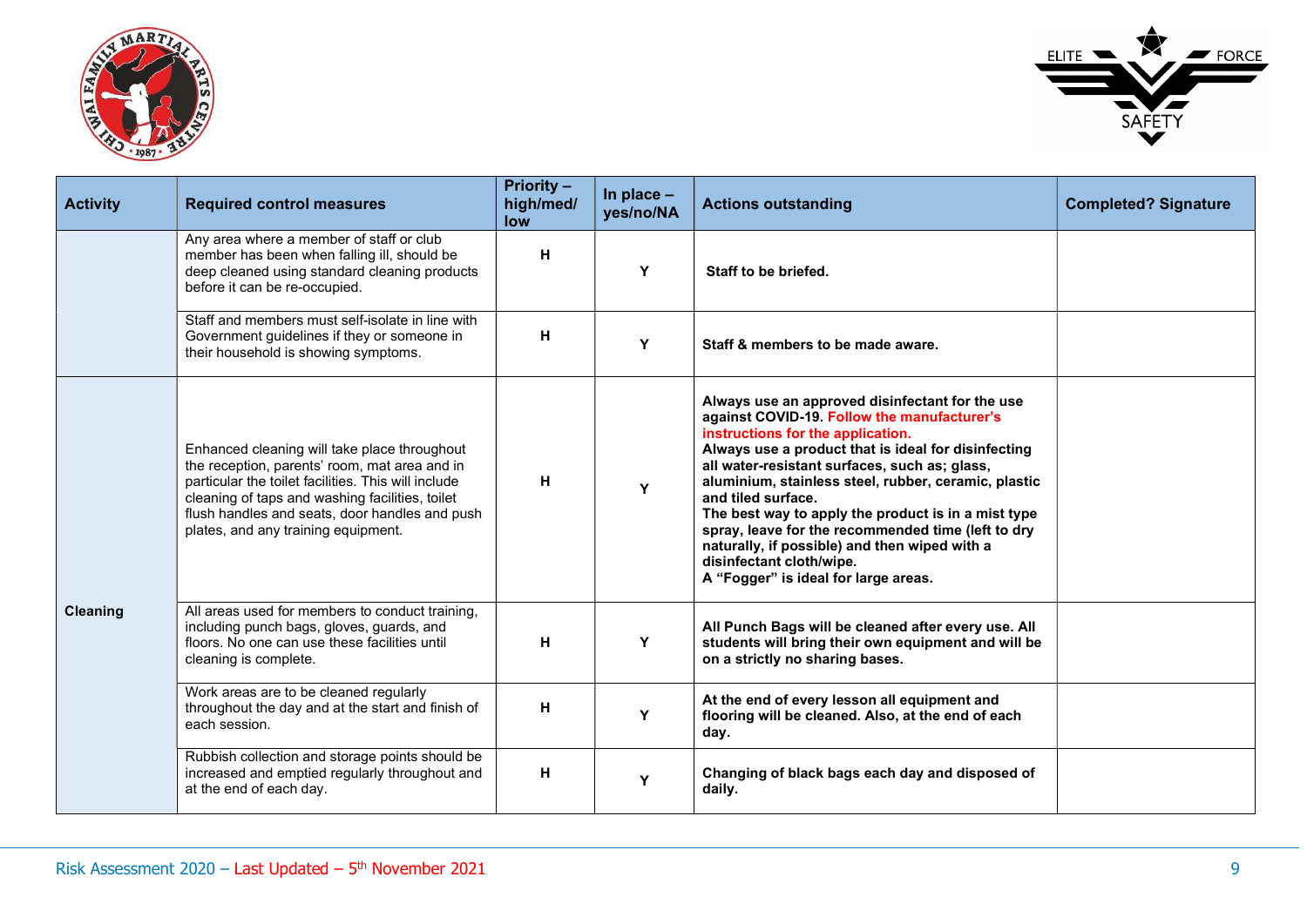



| <b>Activity</b> | <b>Required control measures</b>                                                                                | <b>Priority -</b><br>high/med/<br><b>low</b> | In place $-$<br>yes/no/NA | <b>Actions outstanding</b>          | <b>Completed? Signature</b> |
|-----------------|-----------------------------------------------------------------------------------------------------------------|----------------------------------------------|---------------------------|-------------------------------------|-----------------------------|
|                 | All tables and chairs outside the Dojo are to be<br>cleaned following use as well as first thing<br>before use. | <b>NA</b>                                    | <b>NA</b>                 | No tables and chairs are available. |                             |

## 01/09/2020

| Instructor Help                               | As classes get busier will need help from<br>instructors.         | High | Yes        | 1 instructor help per night. So, 2 Instructors in the academy Dojo at one<br>Time, both to be wearing a face screen. To keep their 1 metre distance.                                                                     |
|-----------------------------------------------|-------------------------------------------------------------------|------|------------|--------------------------------------------------------------------------------------------------------------------------------------------------------------------------------------------------------------------------|
| 25/09/2020                                    |                                                                   |      |            |                                                                                                                                                                                                                          |
| QR CODE                                       | Help with Track & Trace                                           | High | <b>YES</b> | Printed out QR Code Posters and placed around the academy.<br>Sent out a message on members Facebook page to let students know<br>What they must do. Put up picture also on how to download app.                         |
| NEW RULE OF $6 -$                             |                                                                   |      |            |                                                                                                                                                                                                                          |
| Parents meeting<br>Before and after<br>Class. | Make sure they do not congregate                                  | High | <b>YES</b> | Parents already know not to stand around outside chatting. We also have<br>in place our numbered dots to keep them at a 2-metre space.                                                                                   |
| Graduations                                   | Parents/Partner attending to see child get<br>Awarded their belts | High | <b>YES</b> | Stop the second parent coming outside to watch child/partner get belts.<br>Only allowing one Parent/Partner to come into the academy to help<br>With techniques and watch child/partner get their belt. (Same Household) |
| 25/11/2020                                    |                                                                   |      |            |                                                                                                                                                                                                                          |
| Tier system                                   | Covid Spread                                                      | High | Yes        | If in Tier 1 or 2 we will continue to have students at the academy.<br>If we go into Tier 3, we will close academy and resume Online Zoom.                                                                               |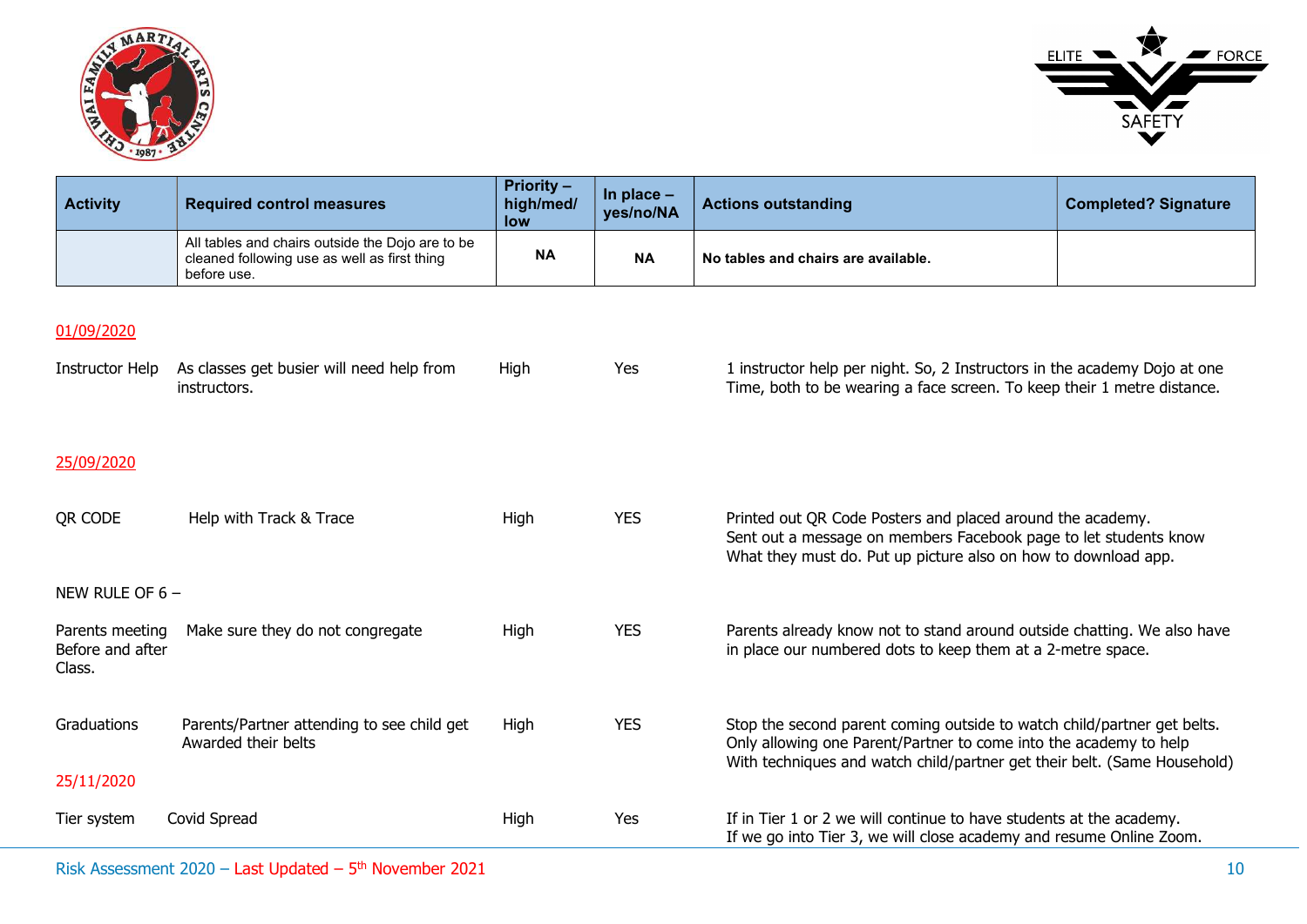



#### 25/11/2020

| One Way System | Stop the mix of students during<br>Change over.        | High | <b>Yes</b> | Reassessed the one-way system and feel that this is no longer needed.<br>Due to the 15-minute gap between classes.                                                                                                                                                                                                                                                                                                                                                                                                                                                                                                                                                                                                                                                                      |
|----------------|--------------------------------------------------------|------|------------|-----------------------------------------------------------------------------------------------------------------------------------------------------------------------------------------------------------------------------------------------------------------------------------------------------------------------------------------------------------------------------------------------------------------------------------------------------------------------------------------------------------------------------------------------------------------------------------------------------------------------------------------------------------------------------------------------------------------------------------------------------------------------------------------|
| 17/03/2021     | Road Map out of lockdown                               |      |            |                                                                                                                                                                                                                                                                                                                                                                                                                                                                                                                                                                                                                                                                                                                                                                                         |
|                | $8th - 11th$ April 2021<br>12 <sup>th</sup> April 2021 |      |            | Zoom Classes for everyone. No inhouse classes.<br>All Tiny Tigers, Little Dragons & Juniors to return to training with all the<br>Above covid rules in place. All students still social distancing and training<br>With either a parent or someone in their household.<br>With the added rule of all students and parent<br>Over the age of 12 to wear a mask while coming in and out of the building.<br>Seniors & Adults will be able to have an open mat. They can come in and do<br>Their own training again social distancing using their own space to train.<br>Themselves. An Instructor will be in the building to help if any health and<br>Safety is needed at any point during the hour they are there. Again on<br>Entering the building they will have to wear their mask. |
|                | $17th$ May 2021                                        |      |            | All Tiny Tigers, Little Dragons, Juniors same rules apply (see Above)<br>Senior & Adults can now train as a class but still social distancing. Still<br>Wearing masks in and out of the building.                                                                                                                                                                                                                                                                                                                                                                                                                                                                                                                                                                                       |
|                | $21st$ June 2021                                       |      |            | Dojo training back to normality with mixing of people<br>Being able to train together. IF SOCIAL DISTANCING has been lifted.                                                                                                                                                                                                                                                                                                                                                                                                                                                                                                                                                                                                                                                            |

 $12^{th}$  April – June  $21^{st}$  :

Cleaning of mats every day to be carried out. Toilets to be cleaned after every class if they have been used. All other areas to be cleaned daily to maximise the cleanliness of touchpoints.

Parents room will still be closed to parents to stop the gathering of more than six. Also, parents are aware not to gather in groups of more than six outside. Will encourage to go straight home.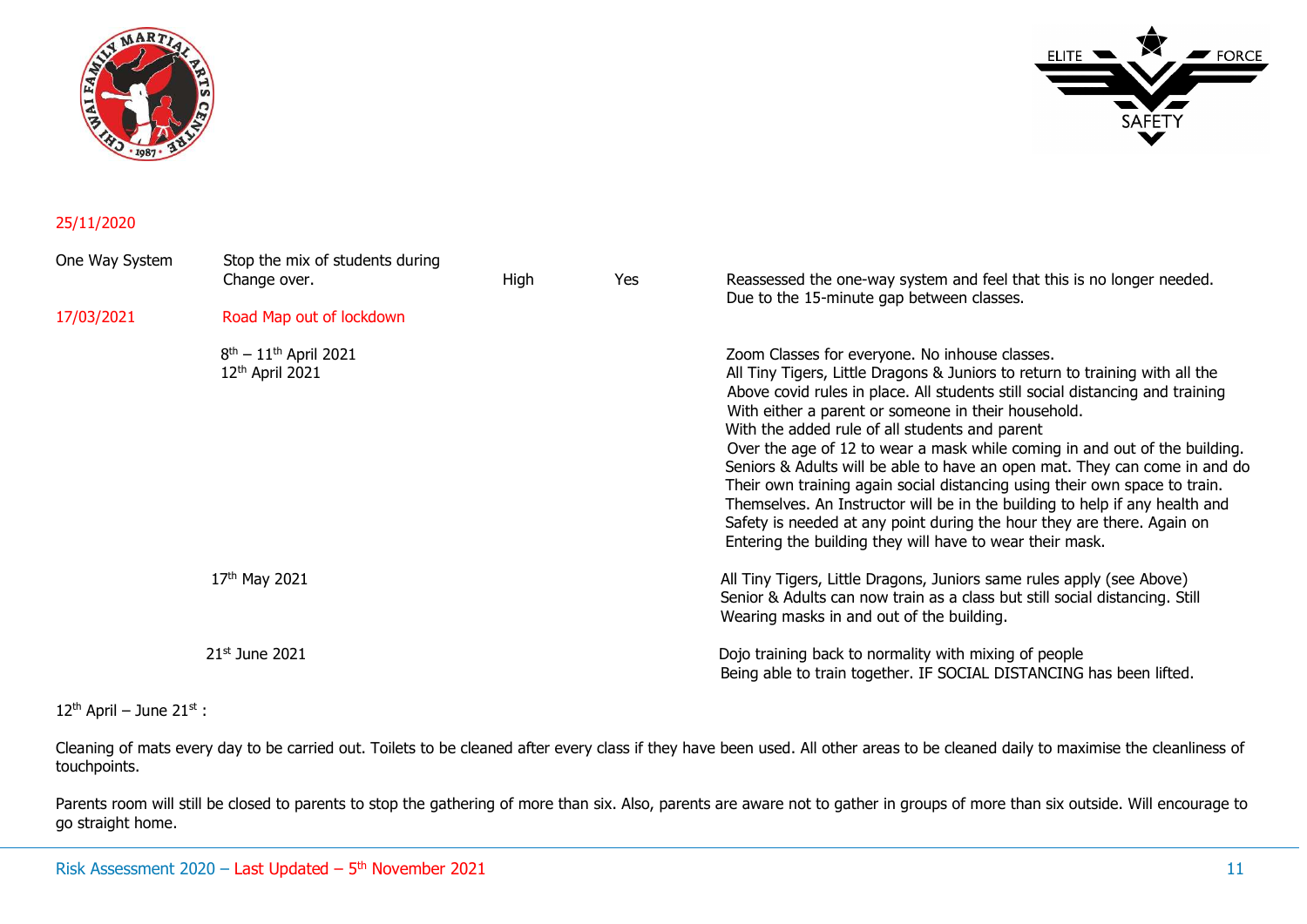



Changing areas still to remain close, to help keep down the cleaning areas.

Plastic screen to stay at reception until social distancing has been lifted.

Grading days will be limited to 11 students at a time to allow for social distancing with one parent being allowed to attend to help with executing techniques. No extra parents allowed in due to number restrictions.

2 Instructors in at one time to help train safely in the dojo area.

Booking system still in place to control student numbers. Max of 11 students per class.

#### Please see Gov.UK Rules https://www.gov.uk/government/publications/covid-19-response-spring-2021/covid-19-response-spring-2021

Figure 10: Step 2 Additional premises will be able to reopen but should only be visited alone or with household groups: nonessential retail; personal care premises such as hairdressers, salons and close contact services; and indoor leisure facilities such as gyms and spas (but not including saunas and steam rooms, which are due to open at Step 3). Overnight stays away from home in this country will be permitted and self-contained accommodation - those that do not require shared use of bathing, entry/exit, catering or sleeping facilities - can also reopen, though must only be used by members of the same household. The Government will open public buildings such as libraries and community centres. Activities such as driving tests may also resume

Figure 11: Step 3 Adult indoor group sports and exercise classes; and

f. Some large events, including conferences, theatre and concert performances and sports events. Controlled indoor events of up to 1,000 people or 50% of a venue's capacity, whichever is lower, will be permitted, as will outdoor events with a capacity of either 50% or 4,000 people, whichever is lower. The Government will also make a special provision for large, outdoor, seated venues where crowds can be safely distributed, allowing up to 10,000 people or 25% of total seated capacity, whichever is lower. In addition, pilots will run as part of the Events Research Programme to examine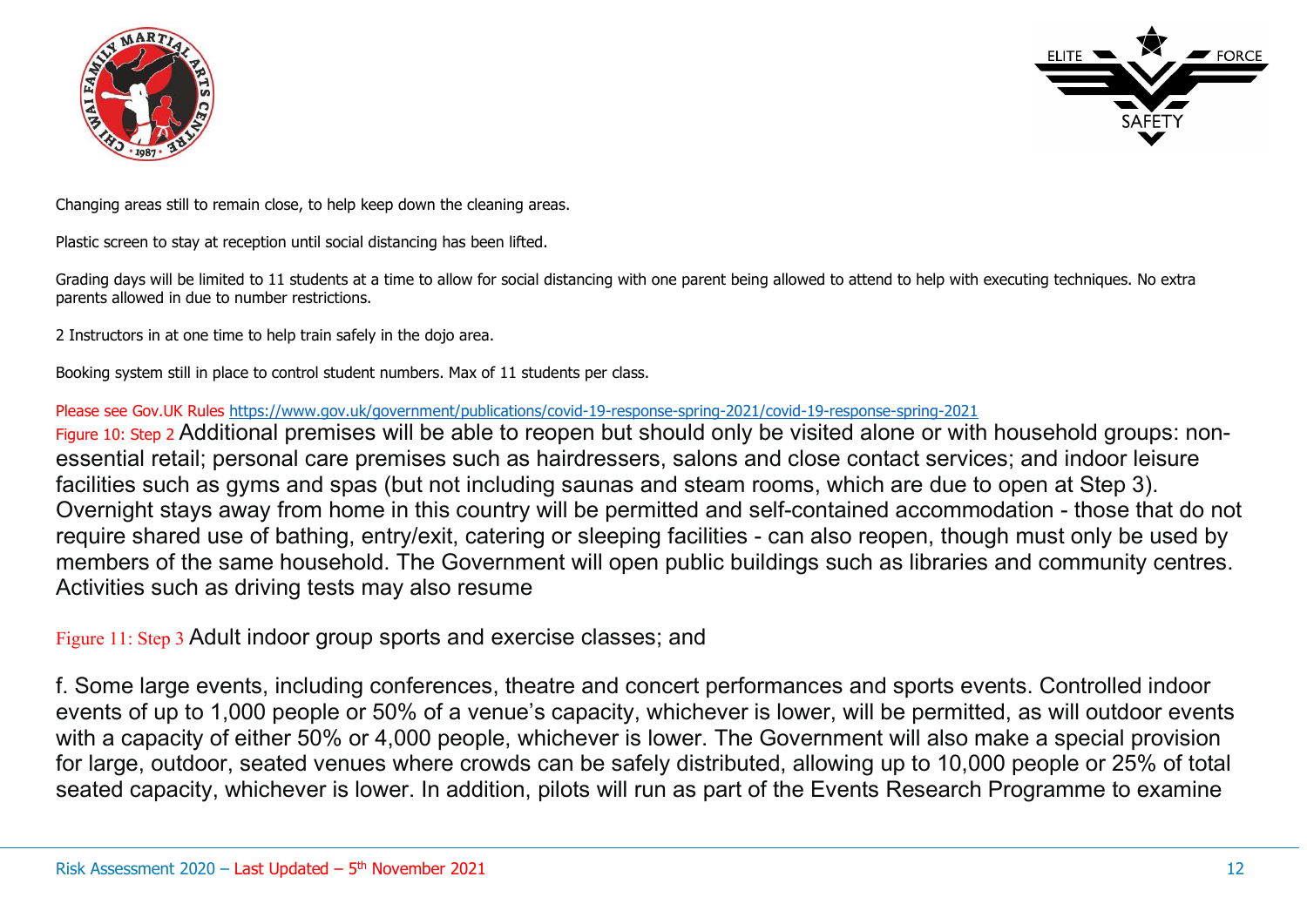



how such events can take place without the need for social distancing using other mitigations such as testing (see paragraphs 132 to 134).

#### 22nd May 2021;

Designated Area whilst waiting to enter the premises: The spot have been removed but we have kept the barriers in place to corner off a safe area for children and parents to wait to come into the premises, but we no longer place numbered spacing out as parents are wearing their facemasks, maintaining their distance and they are outside in the open.

Children Training Together (Ages 6 to 12): As per the "Return to Play" guidelines. (Please see British Martial Arts & Boxing Association) All children's martial arts are now at phase 2 allowing interaction between them during training.

We've decided to increase out student numbers to just 15 children with NO PARENTS/ ADULT in the class. Children will distance themselves whilst doing exercising, striking and drills. They will only execute their partner work together for a max of 15 minutes per class. Students will be required to train in the same classes each week, and train with the same partner when possible to minimise any chance of cross infection and enable an easy Trace record to be kept.

Each Class, students will be noted on a table to keep track of partners working together and to double check students aren't changing training partners regularly.

Main instructors in each class will be socially distanced from the students and without contact with the students. Designated S.W.A.T & Leadership team members will be allocate a single class in which to aid in tuition.

Adult Training: Kung Fu, Kickboxing & JKD Concepts training will remain the same. With only social distancing training and no contact with others outside their household or bubble.

Dacayana Eskrima: The same as Adult Training, except permitted stick on stick training whilst wearing a facemask. Zero Skin Contact.

Mini Cobras & Tiny Tigers: Parents helping out – Socially distanced with NO contact what so ever. Children permitted to move around the room during games and drills, but only executing their technique with the parent or bubble member.

Parents Room (Spectators): Spectators are only permitted in our parent room (A separate room from the training area), Seating will be socially distanced and Facemasks to be warn at all times unless taking a drink.

Total Numbers Permitted in our Venue: 1 person per 100 SqFt. Keeping to a maximum of 25 people in the building at any one time.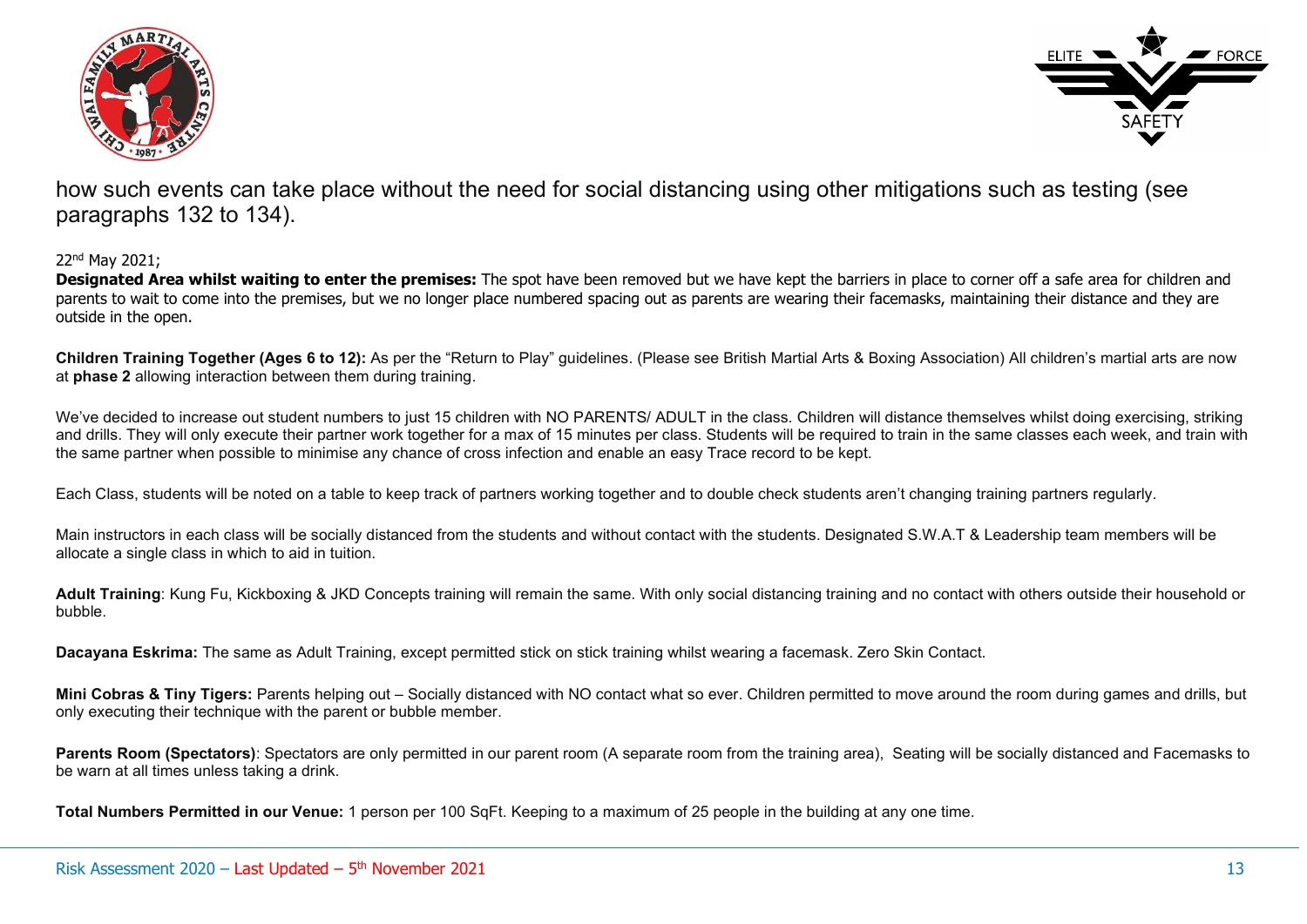



Introductory Talks: To be carried out back in the office, maintaining social distancing, with the door and shutter left open to maximise ventilation. Plus a screen to be warn buy the Instructor.

#### 5 th November 2021:

Updates to our rules and regulations for training here at the academy.

- Everything is now open as normal.
- Students are encouraged to take regular Lateral Flow Tests Plus not to come to the centre is they are showing any signs or symptoms of Coivd-19.

Official symptom are listed here: https://www.nhs.uk/conditions/coronavirus-covid-19/symptoms/main-symptoms/

- Regular Clean throughout the centre with special attention to all known touch points, Punch Bags and Matting in the Dojo (Training Area)
- Students are now able to access the centre individually using the door code Keys on the door access point at sanitised each day
- Students are required to sanitise their hand as they access the building plus throughout their training if they come in contact with multiple persons or wash their hands.
- Visitors are still encouraged to scan the Track & Trace QR code place outside the centre and in the "Parents Room"
- Adult and Senior students and visitors are encouraged to wear their facemasks whilst walking through the centre.
- Sanitisers are place throughout the building for regular sanitising.
- Visitors are required to sign into the visitors book once they have first sanitsed their hands.
- Changing rooms and no open for students to change in and out of their uniforms if they wish, but students are encourage to be changed ready to training before coming to the centre to minimise the use of the changing rooms.
- Although students train together, They are encouraged to train with the same individuals were possible, And may wear masks if they so desire.
- The whole centre has open areas which allows for air circulation at all times, Plus the start and end of each lessons means that the front door is opened regularly allow for even more air circulation.
- NO sharing of PPE or personal training equipment is allowed or encourage. With ALL students expects to have their own kit such as Boxing Gloves etc.
- When interviewing and informing prospect and students in a 1 to 1 basis, Normally in the office, Door and the shutter are open to allow excellent air circulation, masks can be worn and a reasonable distance in maintained as much as possible.
- All students are required to book their lessons in advance to ensure over attendance of lessons are avoided.